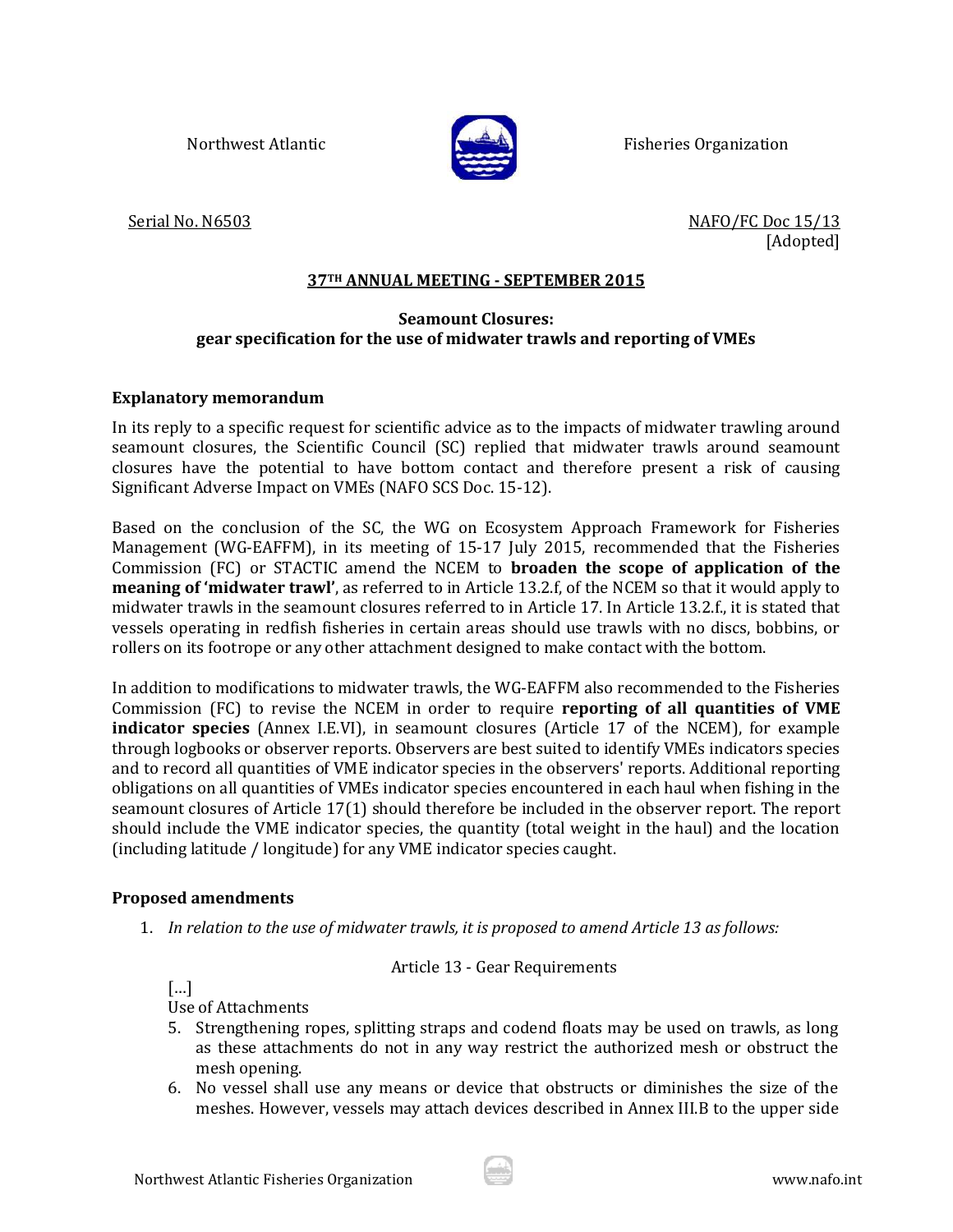of the codend in a manner that does not obstruct the meshes of the codend including any lengthener(s). Canvas, netting or other material may be attached to the underside of the codend of a net only to the extent required to prevent or minimize damage to the codend.

- 7. Vessels fishing for shrimp in Divisions 3L or 3M shall use sorting grids or grates with a maximum bar spacing of 22 mm. Vessels fishing for shrimp in Division 3L shall also be equipped with toggle chains with a minimum length of 72 cm as measured in accordance with Annex III.B.
- 8. **When fishing in the seamount closures defined in Article 17(1), only gear that is designed to fish for pelagic species, no portion of which is designed to be or is operated in contact with the bottom at any time is allowed. The gear shall not include discs, bobbins or rollers on its footrope or any other attachments designed to make contact with the bottom. The trawl may have chafing gear attached.**
- 2. *In relation to the additional reporting obligation on VMEs, it is proposed to amend Article 30 and Annex II.M.* (Standardized Observer Report Template) as follows:

# Article 30 - Observer Program

*A. General provisions* 

Duty to Carry Observer

1. Subject to Article 30.B.1 every fishing vessel shall at all times in the Regulatory Area carry at least one independent and impartial observer.

Duties of the Flag State Contracting Party

- 2. Every flag State Contracting Party shall provide to the Executive Secretary a list of the observers it intends to deploy to the vessels entitled to fly its flag operating in the Regulatory Area and shall ensure that the observers on board such vessels carry out only the following duties:
	- (a) monitor compliance with the CEM, in particularly verify logbook entries including the composition of catch by species, quantities, live and processed weight; and hail and VMS reports;
	- (b) maintain detailed records of the daily activity of the vessel whether fishing or not;
	- (c) for each haul, record the gear type, mesh size, attachments, catch and effort data, coordinates, depth, time of gear on the bottom, catch composition, discards and retained undersized fish;
	- (d) **when fishing on seamount closures as referred to in Article 17(1), report in the comments section of the observer report referred to in Annex II.M., for each haul, all quantities of all VME indicator species as referred to in Annex I.E.VI;**
	- (e) monitor the functioning of the satellite tracking system and report on any interruptions or interference therewith;
	- (f) use a pre-agreed code to report to an inspection vessel within 24 hours, any infringement of the CEM;
	- (g) perform such scientific work as the Fisheries Commission may request; and
	- (h) as soon as possible after leaving the Regulatory Area, and at the latest at arrival of the vessel in port, submit the report, as set out in Annex II.M, in electronic format, to the flag State Contracting Party and, if an inspection in port occurs, to the local port inspection authority. The flag State Contracting Party forwards the report to the Executive Secretary within 30 days following the arrival of the vessel in port.